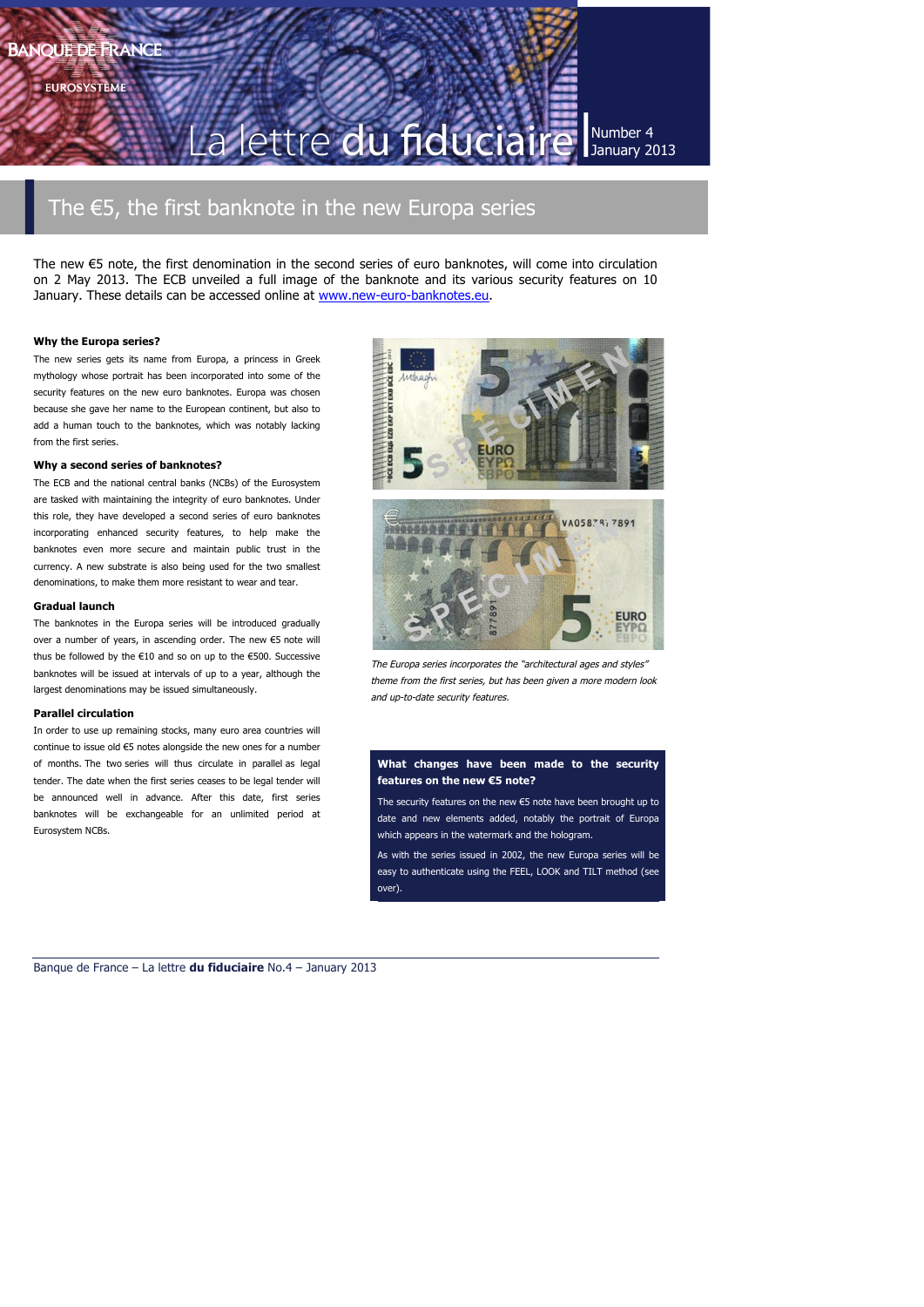

A05838

### **FEEL**

**Feel** the banknote. The paper is crisp and firm.

**Raised print**: the main image, the lettering and the large value numeral feel thicker to the touch.

 **What's changed:** a series of short raised lines has been added on the left and right edges.

## **LOOK**

**Watermark**: hold the banknote against the light. A faint image becomes visible, showing the value of the banknote and a gateway.

 **What's changed:** on the new banknote, a portrait of Europa is also visible.

**Security thread:** hold the banknote against the light. The security thread appears as a dark stripe. The value of the banknote can be seen in tiny white lettering.

- **What's changed:**
	- on the new banknote, the euro symbol (€) can also be seen, while the word "Euro" has been removed.

## **TILT**

**Hologram**: tilt the banknote. The silvery stripe on the right reveals the value of the banknote and the euro symbol.

 **What's changed:** on the new banknote, the silvery stripe also contains a portrait of Europa and a window.



 **Emerald number (new):**  tilt the banknote. The shiny number in the bottom left-hand corner displays an effect of light that moves up and down. The number also changes colour from emerald green to deep blue.

### **Training in how to authenticate the new banknote**

The Banque de France is offering professional cash handlers (people handling notes or third-party trainers) free training courses on how to authenticate the new banknotes. Available from 11 January, these will initially focus on the new security features incorporated into the Europa series €5 note (ES2). Those attending will also be able to ask for existing modules on the security features of the first series (ES1) and on fitness sorting.

Until the new €5 note comes into circulation on 2 May 2013, it will only be possible to handle it during training sessions held on the Banque de France's own premises. Sessions held on credit institutions' premises will not include real banknotes, but will use specially designed training materials. These materials, which include a slideshow on the security features and a teacher's training guide on the ES2 €5 note, will be made available to third-party trainers, who will be able to use them in their own sessions.

Note that training on banknote authentication and fitness sorting is mandatory for all professionals depositing or receiving banknotes at bank counters, as well as for those handling cash in accordance with article 7 of decision ECB/2010/14, amended by ECB/2012/19, with the authorisation of the Banque de France. The Banque de France is not a certified training body and as a result may not award an official diploma. However, it can provide an attendance certificate for its training courses.

Requests for training should be sent by email to euroformation@banque-france.fr. Alternatively, contact Jean-Louis Massonnet on +33 1 42 92 94 92.

### **Availability of €5 notes prior to circulation**

To help operators prepare for the launch of the €5, the Eurosystem is giving professional cash handlers the chance to obtain the new note in advance, as of 11 January 2013. This procedure is open to banknote equipment manufacturers, cash-in-transit companies, banks, banking associations and distributors of banknote handling equipment.

Professionals wishing to apply for this service should send a request to: pret-billetsES2@banque-france.fr

Applicants will receive a guaranteed loan contract. Once they have completed the necessary administrative and financial formalities, they will be able to pick up their banknotes (in packets of 100, up to a maximum of 1,000 banknotes) from the Banque de France branch in Nanterre according to the instructions provided once their application has been validated. Cash handlers will be able to keep the notes indefinitely after the official circulation date, in exchange for the loan guarantee.

#### **Acquisition of test notes**

Banks, cash-in-transit companies, equipment manufacturers and test centres for the certification of anti-theft devices can also purchase test banknotes from now until the end of the year. These have all the mechanical characteristics of genuine banknotes, but none of the design or security features.

To buy test notes, please contact Jean-Marc Hesel

Banque de France – La lettre **du fiduciaire** No.4 – January 2013